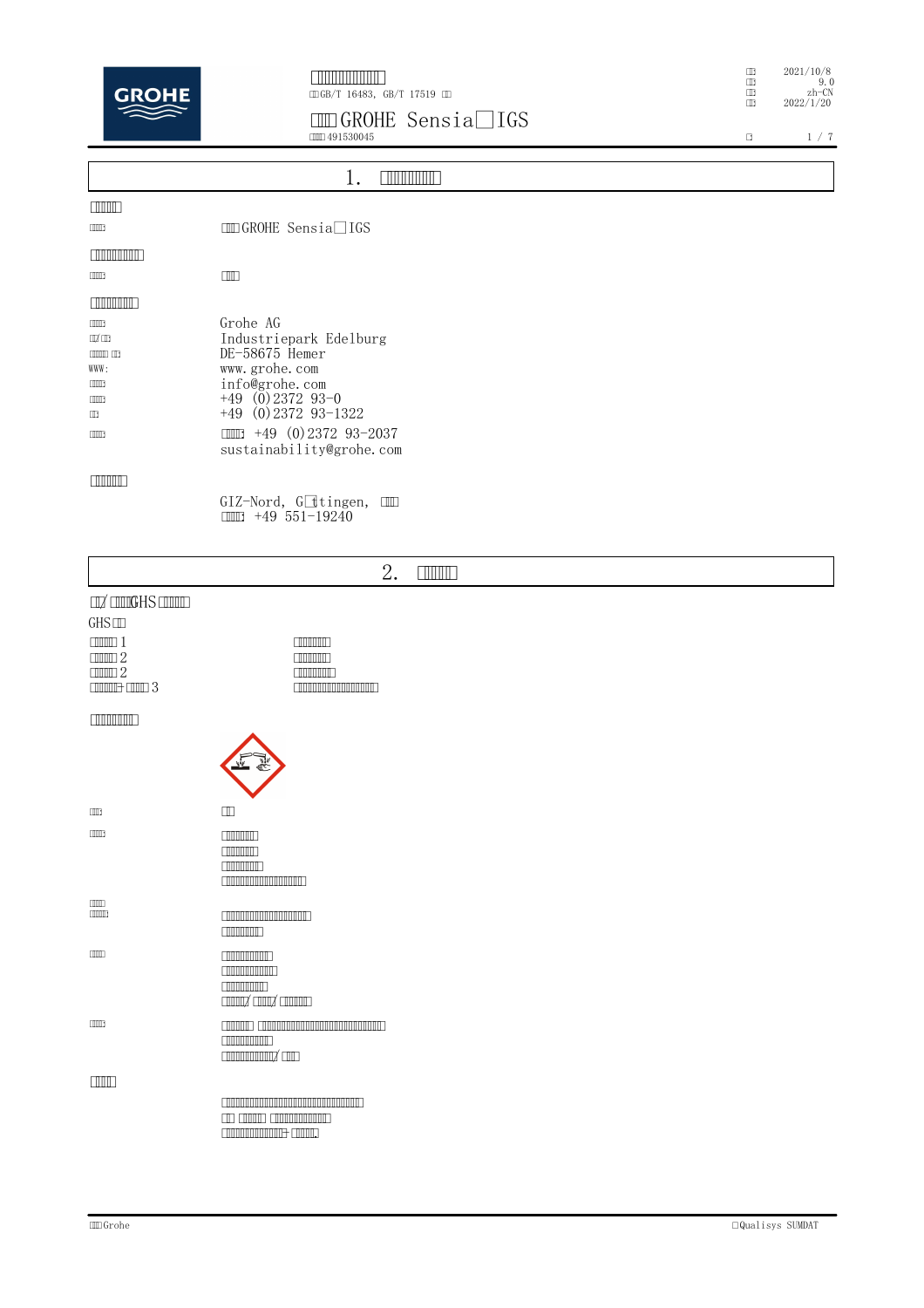

# 

# 

 $\begin{array}{c} 2021/10/8 \\ 9.0 \\ 2022/1/20 \end{array}$  $\begin{tabular}{c} \multicolumn{2}{c}{\textbf{H}} \\ \multicolumn{2}{c}{\textbf{H}} \\ \multicolumn{2}{c}{\textbf{H}} \\ \multicolumn{2}{c}{\textbf{H}} \\ \multicolumn{2}{c}{\textbf{H}} \\ \multicolumn{2}{c}{\textbf{H}} \\ \multicolumn{2}{c}{\textbf{H}} \\ \multicolumn{2}{c}{\textbf{H}} \\ \multicolumn{2}{c}{\textbf{H}} \\ \multicolumn{2}{c}{\textbf{H}} \\ \multicolumn{2}{c}{\textbf{H}} \\ \multicolumn{2}{c}{\textbf{H}} \\ \multicolumn{2}{c}{\textbf{H}} \\ \multicolumn$ 

 $2\neq 7$  $\Box$ 

|                           |                        | 3.          | $\Box$                                                                    |  |
|---------------------------|------------------------|-------------|---------------------------------------------------------------------------|--|
| $\Box$                    |                        |             |                                                                           |  |
| $\text{min}(\textbf{u}):$ | <b>CONTENT CONTENT</b> |             |                                                                           |  |
| $\Box$                    |                        |             |                                                                           |  |
| CAS                       | ╥                      | Ш           | П                                                                         |  |
| CAS 5329-14-6             | $\Box$                 | $\geq$ 75 % | $m = 2$ .<br>$\Box \Box \Box 2$ .<br>$\boxed{\text{min}}\ \text{min}\ 3.$ |  |
| CAS 497-19-8              | $\Box$                 | $-5\%$      | $\mathbb{H} \mathbb{H} 2.$                                                |  |

|                                      | 4.<br><b>THILL</b>                                                                                                                                                                                                                                                 |
|--------------------------------------|--------------------------------------------------------------------------------------------------------------------------------------------------------------------------------------------------------------------------------------------------------------------|
| $\Box$                               | <u>E monomono anomono anomonis e se escritor de la calidad de la calidad de la calidad de la calidad de la calidad de la calidad de la calidad de la calidad de la calidad de la calidad de la calidad de la calidad de la calid</u>                               |
|                                      | <b>COMMON DIRECT</b>                                                                                                                                                                                                                                               |
|                                      | <u> E de la componentación de la componentación de la componentación de la componentación de la componentación de la componentación de la componentación de la componentación de la componentación de la componentación de la co</u><br><b>COMMON DISPONSITION</b> |
| $\Box$                               | <b>CONTINUES CONTINUES</b>                                                                                                                                                                                                                                         |
| $\Box$                               | 1015                                                                                                                                                                                                                                                               |
|                                      | <b>COMMON COMMON</b>                                                                                                                                                                                                                                               |
| Ш                                    | <b>CONOMICATION CONTINUES CONTINUES</b>                                                                                                                                                                                                                            |
|                                      |                                                                                                                                                                                                                                                                    |
|                                      | <b>COMMON COMMON</b>                                                                                                                                                                                                                                               |
| <b>TIMMIN</b>                        |                                                                                                                                                                                                                                                                    |
|                                      |                                                                                                                                                                                                                                                                    |
|                                      |                                                                                                                                                                                                                                                                    |
|                                      |                                                                                                                                                                                                                                                                    |
|                                      | 5.<br><b>TIME</b>                                                                                                                                                                                                                                                  |
| $\Box$ $\Box$                        |                                                                                                                                                                                                                                                                    |
| COO COO                              | announce announcement                                                                                                                                                                                                                                              |
| <b>CONTINUES</b>                     | $\Box$                                                                                                                                                                                                                                                             |
| <b>COMMUNISTIC</b>                   |                                                                                                                                                                                                                                                                    |
|                                      | <b>COMMON DIRECTION</b>                                                                                                                                                                                                                                            |
|                                      | $\boxed{\text{minim}} \ \text{min} \ \text{min}(\text{NOx}) \ \Box \ \text{min}$                                                                                                                                                                                   |
| <u> Tim in minimum minimu</u>        |                                                                                                                                                                                                                                                                    |
| $\Box$                               | <b>COMMUNIST</b>                                                                                                                                                                                                                                                   |
| $\Box\Box\Box$                       | <b>COMMUNITY</b>                                                                                                                                                                                                                                                   |
|                                      |                                                                                                                                                                                                                                                                    |
|                                      |                                                                                                                                                                                                                                                                    |
|                                      | 6.<br><b>ENTIMATE</b>                                                                                                                                                                                                                                              |
|                                      |                                                                                                                                                                                                                                                                    |
| <u> Elizabeth Maria Maria (1989)</u> |                                                                                                                                                                                                                                                                    |
|                                      | <b>COMMON COMMON</b>                                                                                                                                                                                                                                               |
|                                      | <b>COMMON COMMON</b><br><b>COMMON COMMON CONTRACT</b>                                                                                                                                                                                                              |
| mmn                                  |                                                                                                                                                                                                                                                                    |

#### $\begin{tabular}{|c|c|c|c|} \hline \quad \quad & \quad \quad & \quad \quad & \quad \quad \\ \hline \end{tabular}$

**THE REAL PROPERTY** 

#### 

**CONTINUES IN THE EXPLORER STATE**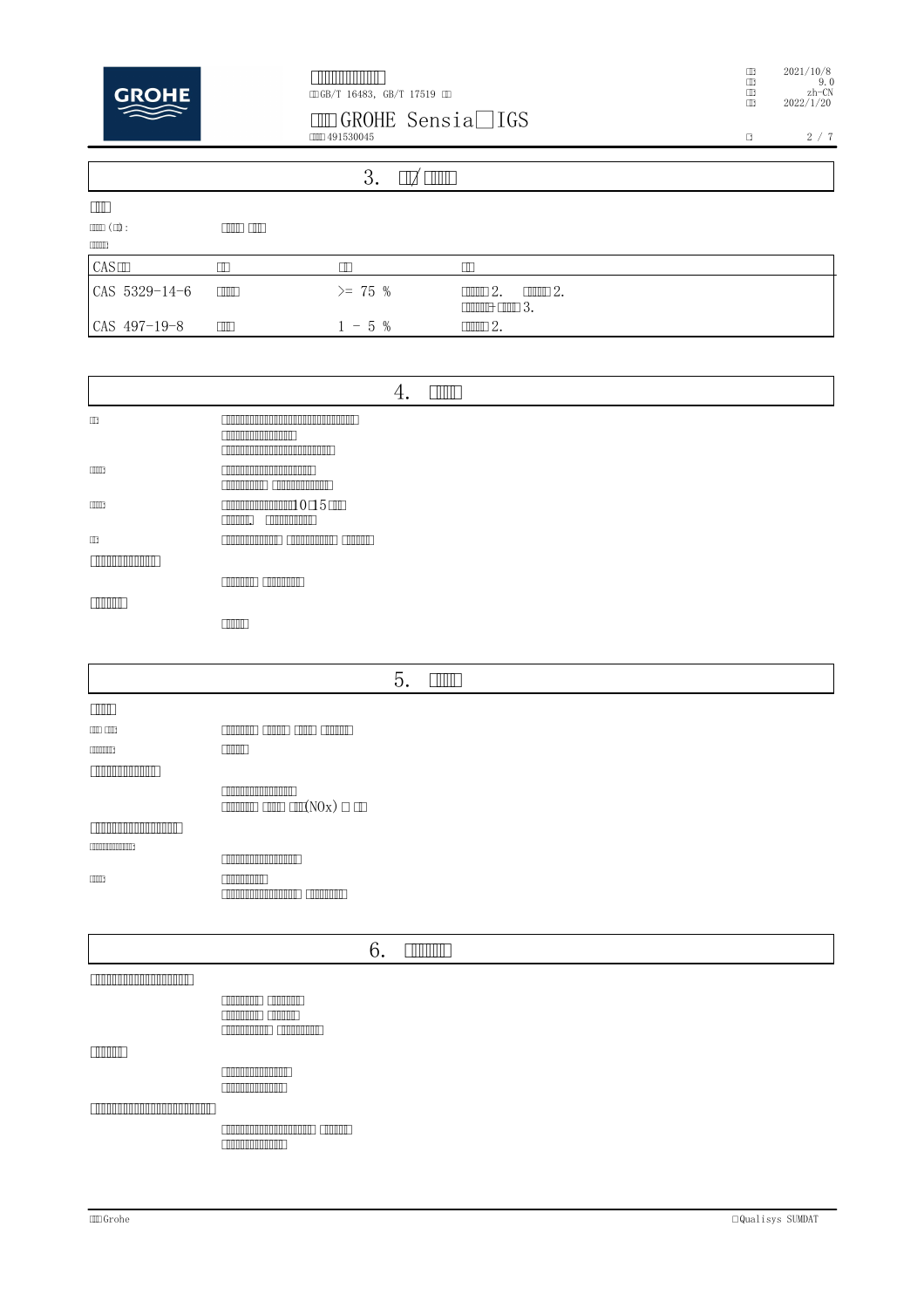

# : 2021/10/8 : 9.0 : zh-CN : 2022/1/20

### **GROHE Sensia® IGS**

|                                   | <b>COLO 491530045</b>                                                                                                                                                                                                                                                 | <b>ETTE ORISTAD TAP</b>                                | $\Box$                                   | $3\,$ / $\,7$ |
|-----------------------------------|-----------------------------------------------------------------------------------------------------------------------------------------------------------------------------------------------------------------------------------------------------------------------|--------------------------------------------------------|------------------------------------------|---------------|
|                                   |                                                                                                                                                                                                                                                                       | 7.<br><b>TIMONIA</b>                                   |                                          |               |
| <b>TIMERIN</b>                    |                                                                                                                                                                                                                                                                       |                                                        |                                          |               |
|                                   | <b>The Common Common Common Common Common Common Common Common Common Common Common Common Common Common Common C</b><br><b>COMMUNISTICATION</b><br><b>CONDITIONS CONDITIONS CONDITIONS</b><br><b>THE REAL PROPERTY</b>                                               |                                                        |                                          |               |
| $\Box$                            |                                                                                                                                                                                                                                                                       |                                                        |                                          |               |
| [1]                               | <b>COMMON COMMON CONTRACT</b>                                                                                                                                                                                                                                         |                                                        |                                          |               |
| $\Box$                            | <b>COMMUNIST</b><br><b>COMMUNISTIC</b>                                                                                                                                                                                                                                |                                                        |                                          |               |
|                                   | 8.                                                                                                                                                                                                                                                                    | <b>ENTITY NOTE</b>                                     |                                          |               |
| $\Box$                            |                                                                                                                                                                                                                                                                       |                                                        |                                          |               |
| CAS                               | $\hfill\blacksquare$                                                                                                                                                                                                                                                  | $\hfill\Box$                                           | $\Box$                                   |               |
| $497 - 19 - 8$                    | $\Box$                                                                                                                                                                                                                                                                | $\mathbb{D}$ $\mathbb{D}$<br>$\mathbb{D}$ $\mathbb{D}$ | $6 \text{ mg/m}^3$<br>$3 \text{ mg/m}^3$ |               |
| <b>THEFT</b>                      |                                                                                                                                                                                                                                                                       |                                                        |                                          |               |
|                                   | <b>THE REAL PROPERTY</b><br><u> Elizabeth ann an Dùbhlachd ann an Dùbhlachd ann an Dùbhlachd ann an Dùbhlachd ann an Dùbhlachd ann an Dùbhlachd ann an Dùbhlachd ann an Dùbhlachd ann an Dùbhlachd ann an Dùbhlachd ann an Dùbhlachd ann an Dùbhlachd ann an</u><br>T |                                                        |                                          |               |
| <b>THEFT</b><br><b>CONTINUITY</b> |                                                                                                                                                                                                                                                                       |                                                        |                                          |               |
| 1000003                           | $\boxed{\text{minim}}$ $\boxed{\text{min}}$ $P2$ (EN 143).                                                                                                                                                                                                            |                                                        |                                          |               |
| Œ                                 | $\Box$ (GB 28881-2012) $\Box$<br>$\text{min}(\text{min})$ : > 480 min                                                                                                                                                                                                 |                                                        |                                          |               |
| $\Box$                            | <b>CGB</b> 14866-2006 <b>CHIMBON</b>                                                                                                                                                                                                                                  |                                                        |                                          |               |
| $\Box$                            | <b>COMMON DISPUTE</b>                                                                                                                                                                                                                                                 |                                                        |                                          |               |
| <b>CONTINUES</b>                  | <b>CONTROL CONTROVERED</b><br><b>CONTINUES AND STREET</b>                                                                                                                                                                                                             |                                                        |                                          |               |
| <b>THE REAL PROPERTY</b>          |                                                                                                                                                                                                                                                                       |                                                        |                                          |               |
|                                   | $\Box$ 6. : $\Box$ $\Box$ $\Box$ $\Box$ $\Box$ $\Box$ $\Box$                                                                                                                                                                                                          |                                                        |                                          |               |

|                                                        | <b>TITLE</b><br>У.                                                                                                                            |
|--------------------------------------------------------|-----------------------------------------------------------------------------------------------------------------------------------------------|
| <b>ENTIMATION AND LO</b>                               |                                                                                                                                               |
| $\Box$                                                 | $[2 0 \quad \boxed{1 0 1, 3 \quad k \; P \; a \; \boxed{111111} \quad \boxed{111}}$<br>$\mathbb{D}$ $\mathbb{D}$<br>$\mathbb{D}$ $\mathbb{D}$ |
| $\Box$<br>$\Box\Box\Box$                               | m<br><b>INTINTING</b>                                                                                                                         |
| $pH\square$                                            | ŒШ                                                                                                                                            |
| OQ/ COD<br>any anno<br>$\hfill \Box$<br>$\Box\Box\Box$ | TIMMIN<br><b>TIME THE TIME</b><br>mп<br><b>TIMATION</b>                                                                                       |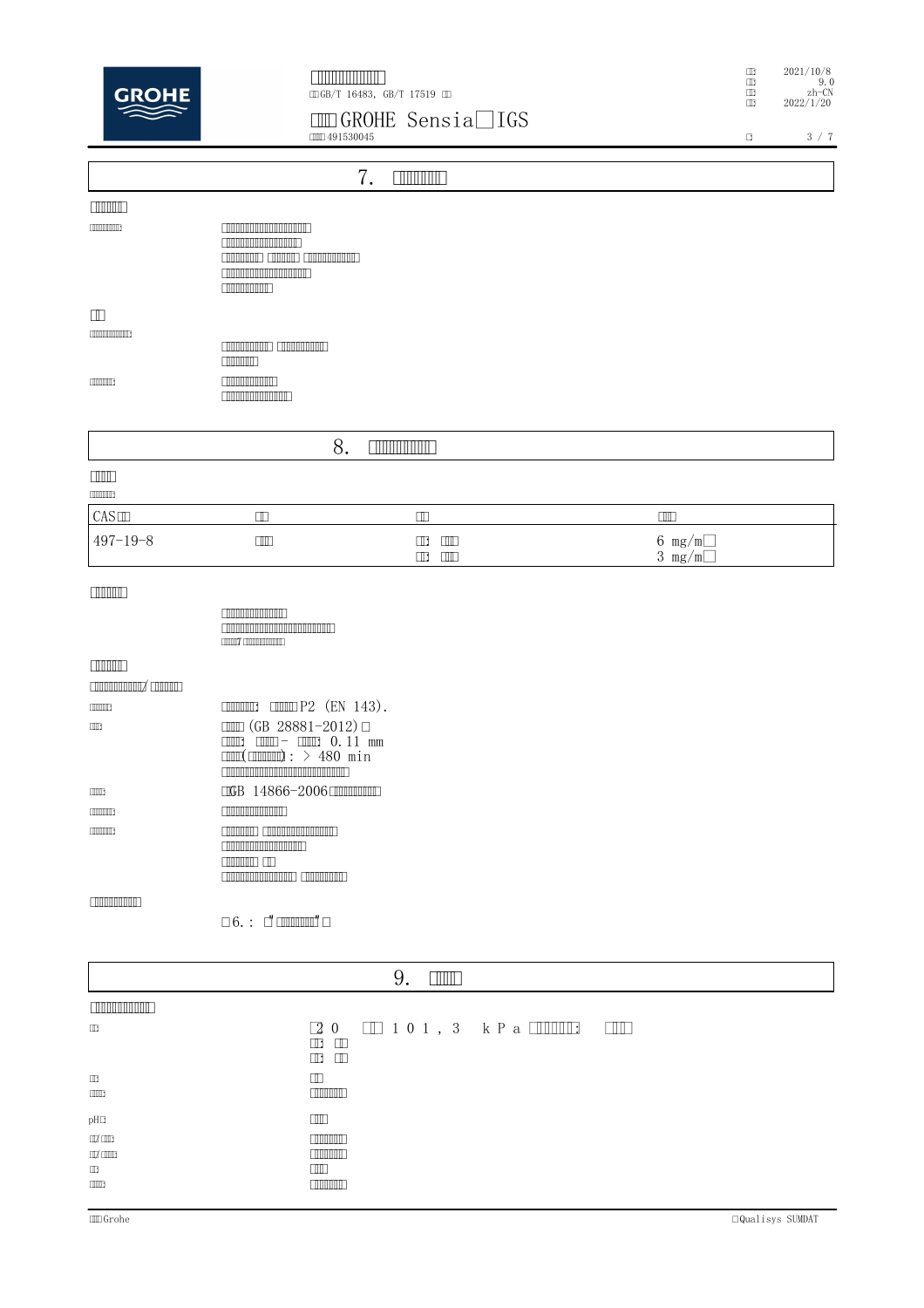| <b>ENTINY NORTH</b>                  |  |  |
|--------------------------------------|--|--|
| $\Box$ GB/T 16483, GB/T 17519 $\Box$ |  |  |

# $\boxed{\text{MD} \text{GROHE} \text{ Sensia} \textcircled{{\text{R}}}}$  IGS

| <b>TTT</b><br>$\Box$       | mmm<br><u>רחחחחחה</u>                                          |
|----------------------------|----------------------------------------------------------------|
| <b>TITE</b><br>$\Box$<br>œ | ШП<br><u>רחחחחחח</u><br>$\mathbb{Z}2.1$ $\forall$ $\mathbb{Z}$ |
| <b>TITE</b>                | ПM                                                             |
| conta <sup>r</sup> common  | <b>TITULITIE</b>                                               |
| <b>CONTECT</b><br>$\Box$   | mmmm                                                           |
|                            |                                                                |
| m                          | mmm                                                            |
| <u>e manners</u>           | ╥                                                              |
|                            |                                                                |

|                            | <b>THEFT DESCRIPTION</b><br>IU.                                                                                                                                                                                                      |
|----------------------------|--------------------------------------------------------------------------------------------------------------------------------------------------------------------------------------------------------------------------------------|
| $\Box$                     | <u> Common Common Common - Common - Common - Common - Common - Common - Common - Common - Common - Common - Common - Common - Common - Common - Common - Common - Common - Common - Common - Common - Common - Common - Common -</u> |
| $\Box$                     | <u> E TIMBER ANN AN 1999 (BARBER AND FILM AND FILM AND FILM AND FILM AND FILM AND FILM AND FILM AND FILM AND FILM AND FILM AND FILM AND FILM AND FILM AND FILM AND FILM AND FILM AND FILM AND FILM AND FILM AND FILM AND FILM AN</u> |
| $\Box$                     | <u> Elizabeth Ann an Dùbhlachd ann an Dùbhlachd ann an Dùbhlachd ann an Dùbhlachd ann an Dùbhlachd ann an Dùbhlachd ann an Dùbhlachd ann an Dùbhlachd ann an Dùbhlachd ann an Dùbhlachd ann an Dùbhlachd ann an Dùbhlachd ann an</u> |
| $\Box$                     | <b>COMMUNITY</b>                                                                                                                                                                                                                     |
| $\Box$                     | <u>anno anno ann anno anno anno</u>                                                                                                                                                                                                  |
| <b>CONTINUES</b><br>$\Box$ | mmm                                                                                                                                                                                                                                  |

### 11.  $\Box$

| $\mathbb{H} \mathbb{H}$ |                                                                                                                                                                                                                                                                                                                     |
|-------------------------|---------------------------------------------------------------------------------------------------------------------------------------------------------------------------------------------------------------------------------------------------------------------------------------------------------------------|
| $\Box$                  | <u> 1989 - Johann Maria Maria Andrew Maria Maria Andrew Maria Andrew Maria Andrew Maria Andrew Maria Andrew Maria</u>                                                                                                                                                                                               |
|                         | $\mathbb{H}(\mathbb{D}):\mathbb{H}$                                                                                                                                                                                                                                                                                 |
|                         | $\mathbb{H}(\mathbb{H})$ : $\mathbb{H}(\mathbb{H})$                                                                                                                                                                                                                                                                 |
|                         | $\mathbb{H}(\mathbb{D}):\mathbb{H}$                                                                                                                                                                                                                                                                                 |
|                         | $\boxed{\text{min}}\ 2 = \boxed{\text{min}}$<br>mm:                                                                                                                                                                                                                                                                 |
|                         | $\frac{1}{2}$ $\frac{1}{2}$ $\frac{1}{2}$ $\frac{1}{2}$ $\frac{1}{2}$ $\frac{1}{2}$ $\frac{1}{2}$ $\frac{1}{2}$ $\frac{1}{2}$ $\frac{1}{2}$ $\frac{1}{2}$ $\frac{1}{2}$ $\frac{1}{2}$ $\frac{1}{2}$ $\frac{1}{2}$ $\frac{1}{2}$ $\frac{1}{2}$ $\frac{1}{2}$ $\frac{1}{2}$ $\frac{1}{2}$ $\frac{1}{2}$ $\frac{1}{2}$ |
|                         | <u>e manner s</u><br><b>TIME</b>                                                                                                                                                                                                                                                                                    |
|                         | $\Box$<br>$\Box$                                                                                                                                                                                                                                                                                                    |
|                         | anno common anno anno                                                                                                                                                                                                                                                                                               |
|                         | <b>TIME</b><br>m                                                                                                                                                                                                                                                                                                    |
|                         | $\Box$<br>TIMT                                                                                                                                                                                                                                                                                                      |
|                         | <u> E TIMBER DE LA BIBLIOTA DE LA BIBLIOTA DE LA BIBLIOTA DE LA BIBLIOTA DE LA BIBLIOTA DE LA BIBLIOTA DE LA BIBL</u><br>$\Box$                                                                                                                                                                                     |
|                         | $\begin{array}{ccc} \hline \text{minmin} & \text{min} & \text{min} \end{array}$                                                                                                                                                                                                                                     |
|                         | $\begin{array}{ccc} \hline \text{minmin} & \text{min} \end{array}$                                                                                                                                                                                                                                                  |
|                         | <u> Eliminativ</u><br>والمستلم                                                                                                                                                                                                                                                                                      |
| و חוויות חוויות         | $\Box$ $\Box$<br>$50\%$ CHD CHD CHB 3, 160 mg/kg<br>$50\%$ CIII CIII CIIII $> 2,000$ mg/kg                                                                                                                                                                                                                          |
| m                       |                                                                                                                                                                                                                                                                                                                     |
|                         | $\Box$                                                                                                                                                                                                                                                                                                              |

| Шt             | <b>EXHIBITED AND ADDRESS</b>                                                                                         |
|----------------|----------------------------------------------------------------------------------------------------------------------|
| <b>FILITE</b>  | <u>E TITULITI TUTTU TUTTU TAKAN T</u>                                                                                |
| <b>Filmman</b> | <u>E di mandata di serie di serie di serie di serie di serie di serie di serie di serie di serie di serie di ser</u> |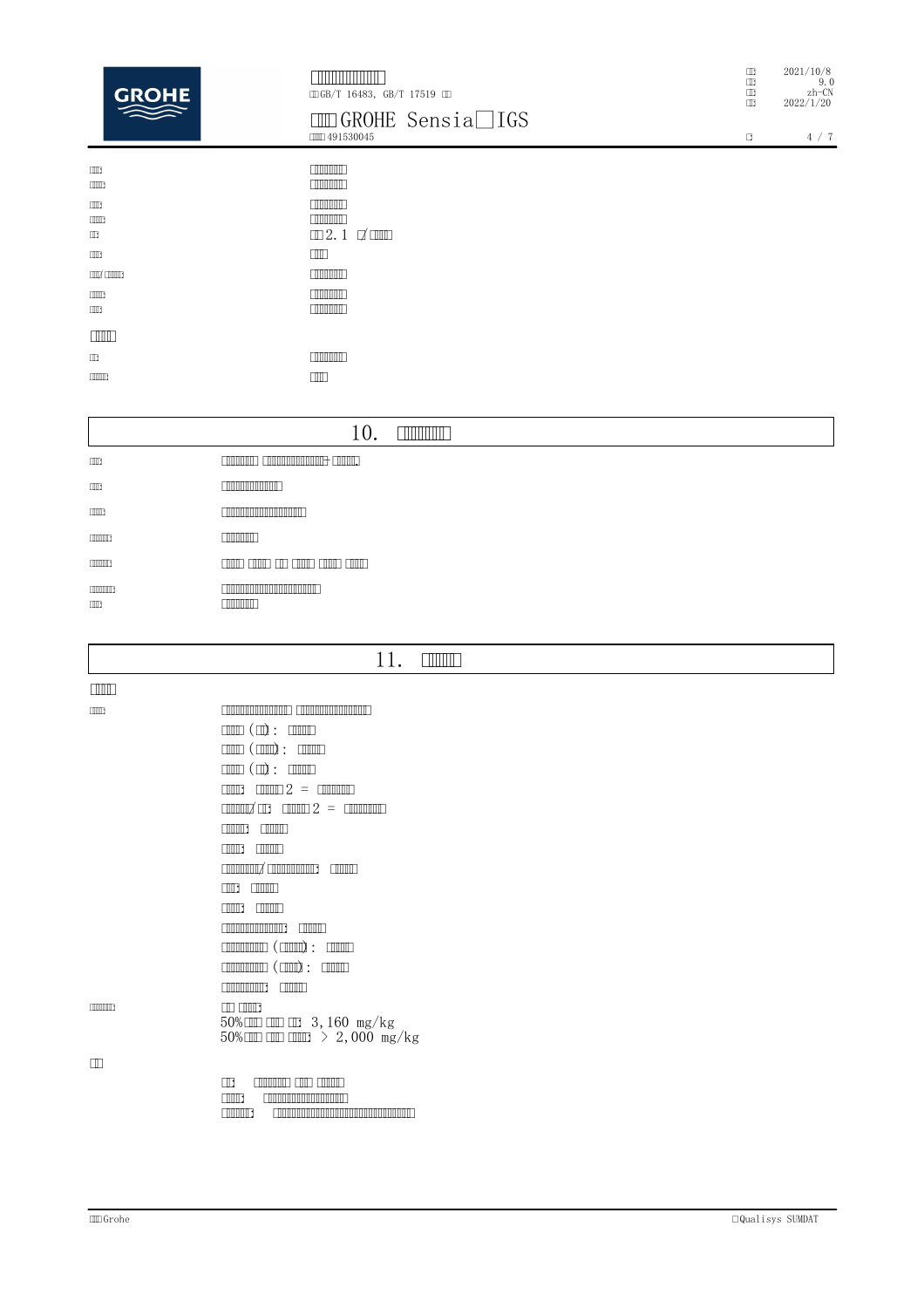

### **GROHE Sensia® IGS**

: 2021/10/8 : 9.0 : zh-CN : 2022/1/20

|                                                                                                                                                                                                                                                                                                                                                                                                                                                                                                                          | <b>COLO 491530045</b>                                                                                                                                                                                                                | α | 5 / 7 |
|--------------------------------------------------------------------------------------------------------------------------------------------------------------------------------------------------------------------------------------------------------------------------------------------------------------------------------------------------------------------------------------------------------------------------------------------------------------------------------------------------------------------------|--------------------------------------------------------------------------------------------------------------------------------------------------------------------------------------------------------------------------------------|---|-------|
|                                                                                                                                                                                                                                                                                                                                                                                                                                                                                                                          | <b>TIMITI</b>                                                                                                                                                                                                                        |   |       |
|                                                                                                                                                                                                                                                                                                                                                                                                                                                                                                                          | 12.                                                                                                                                                                                                                                  |   |       |
| $\Box$                                                                                                                                                                                                                                                                                                                                                                                                                                                                                                                   |                                                                                                                                                                                                                                      |   |       |
| $\Box$                                                                                                                                                                                                                                                                                                                                                                                                                                                                                                                   | <u> Elizabeth Charles (Charles Charles Charles Charles Charles Charles Charles Charles Charles Charles Charles Charles Charles Charles Charles Charles Charles Charles Charles Charles Charles Charles Charles Charles Charles C</u> |   |       |
|                                                                                                                                                                                                                                                                                                                                                                                                                                                                                                                          | <b>CONTRACT CONTRACTOR</b>                                                                                                                                                                                                           |   |       |
|                                                                                                                                                                                                                                                                                                                                                                                                                                                                                                                          | $\Box$                                                                                                                                                                                                                               |   |       |
|                                                                                                                                                                                                                                                                                                                                                                                                                                                                                                                          | EC10 $\Box\Box\Box\Box$ >= 1000 mg/L/16h.                                                                                                                                                                                            |   |       |
|                                                                                                                                                                                                                                                                                                                                                                                                                                                                                                                          | $\Box$                                                                                                                                                                                                                               |   |       |
|                                                                                                                                                                                                                                                                                                                                                                                                                                                                                                                          | <b>IMMI(EC50)</b> Desmodesmus subspicatus <b>IMMI 48 mg/L/72h</b><br>$\Box$                                                                                                                                                          |   |       |
|                                                                                                                                                                                                                                                                                                                                                                                                                                                                                                                          | $\text{minf}(EC50)$ Daphnia magna $\text{min1 } 48 \text{ mg/L}/72h$ .                                                                                                                                                               |   |       |
|                                                                                                                                                                                                                                                                                                                                                                                                                                                                                                                          | $\Box$<br>$50\%$ $\Box$ $\Box$ $\Box$ $70.3$ $mg/L/96h$ .                                                                                                                                                                            |   |       |
| <b>CONTINUES</b>                                                                                                                                                                                                                                                                                                                                                                                                                                                                                                         |                                                                                                                                                                                                                                      |   |       |
|                                                                                                                                                                                                                                                                                                                                                                                                                                                                                                                          | <b>COMMON CONTRACT</b>                                                                                                                                                                                                               |   |       |
| <b>COMMUNITY</b>                                                                                                                                                                                                                                                                                                                                                                                                                                                                                                         |                                                                                                                                                                                                                                      |   |       |
| $\Box$                                                                                                                                                                                                                                                                                                                                                                                                                                                                                                                   |                                                                                                                                                                                                                                      |   |       |
| <b>COMMUNITY</b>                                                                                                                                                                                                                                                                                                                                                                                                                                                                                                         |                                                                                                                                                                                                                                      |   |       |
|                                                                                                                                                                                                                                                                                                                                                                                                                                                                                                                          |                                                                                                                                                                                                                                      |   |       |
| <b>THE REAL PROPERTY</b>                                                                                                                                                                                                                                                                                                                                                                                                                                                                                                 |                                                                                                                                                                                                                                      |   |       |
| $\Box$                                                                                                                                                                                                                                                                                                                                                                                                                                                                                                                   | <b>The Community of the Community</b>                                                                                                                                                                                                |   |       |
|                                                                                                                                                                                                                                                                                                                                                                                                                                                                                                                          |                                                                                                                                                                                                                                      |   |       |
|                                                                                                                                                                                                                                                                                                                                                                                                                                                                                                                          |                                                                                                                                                                                                                                      |   |       |
|                                                                                                                                                                                                                                                                                                                                                                                                                                                                                                                          | 13.<br><b>THULL</b>                                                                                                                                                                                                                  |   |       |
| <b>THE REAL</b>                                                                                                                                                                                                                                                                                                                                                                                                                                                                                                          |                                                                                                                                                                                                                                      |   |       |
| $\Box$                                                                                                                                                                                                                                                                                                                                                                                                                                                                                                                   |                                                                                                                                                                                                                                      |   |       |
| $\Box$                                                                                                                                                                                                                                                                                                                                                                                                                                                                                                                   |                                                                                                                                                                                                                                      |   |       |
| $\Box$                                                                                                                                                                                                                                                                                                                                                                                                                                                                                                                   |                                                                                                                                                                                                                                      |   |       |
| $\Box$                                                                                                                                                                                                                                                                                                                                                                                                                                                                                                                   | <u>Experimental communications and the second second second second second second second second second second second second second second second second second second second second second second second second second second sec</u> |   |       |
|                                                                                                                                                                                                                                                                                                                                                                                                                                                                                                                          |                                                                                                                                                                                                                                      |   |       |
|                                                                                                                                                                                                                                                                                                                                                                                                                                                                                                                          | 14.<br>$\Box$                                                                                                                                                                                                                        |   |       |
|                                                                                                                                                                                                                                                                                                                                                                                                                                                                                                                          |                                                                                                                                                                                                                                      |   |       |
| <b>COMMUNITY IN THE REAL PROPERTY IN</b><br>ADR/RID, IMDG, IATA-DGR:                                                                                                                                                                                                                                                                                                                                                                                                                                                     |                                                                                                                                                                                                                                      |   |       |
|                                                                                                                                                                                                                                                                                                                                                                                                                                                                                                                          | UN 2967                                                                                                                                                                                                                              |   |       |
| $\boxed{\text{minim}} (\text{USA: } \text{DOT})$                                                                                                                                                                                                                                                                                                                                                                                                                                                                         |                                                                                                                                                                                                                                      |   |       |
| $\Box$                                                                                                                                                                                                                                                                                                                                                                                                                                                                                                                   | <b>UN2967</b>                                                                                                                                                                                                                        |   |       |
| $\Box$                                                                                                                                                                                                                                                                                                                                                                                                                                                                                                                   | UN 2967,                                                                                                                                                                                                                             |   |       |
| $\Box$<br>$\Box \Box \Box$                                                                                                                                                                                                                                                                                                                                                                                                                                                                                               | 8<br>III                                                                                                                                                                                                                             |   |       |
| $\Box$                                                                                                                                                                                                                                                                                                                                                                                                                                                                                                                   | 8                                                                                                                                                                                                                                    |   |       |
| $\Box$                                                                                                                                                                                                                                                                                                                                                                                                                                                                                                                   | IB8, IP3, T1, TP33                                                                                                                                                                                                                   |   |       |
| $\square^ \square$<br>$\begin{tabular}{ll} \hline \multicolumn{3}{l} \multicolumn{3}{c}{ \multicolumn{3}{c} \multicolumn{3}{c}{ \multicolumn{3}{c} \multicolumn{3}{c}{ \multicolumn{3}{c} \multicolumn{3}{c}{ \multicolumn{3}{c} \multicolumn{3}{c}{ \multicolumn{3}{c} \multicolumn{3}{c}{ \multicolumn{3}{c} \multicolumn{3}{c}{ \multicolumn{3}{c} \multicolumn{3}{c}{ \multicolumn{3}{c} \multicolumn{3}{c}{ \multicolumn{3}{c} \multicolumn{3}{c} \multicolumn{3}{c}{ \multicolumn{3}{c} \multicolumn{3}{c}{ \mult$ | 154<br>213                                                                                                                                                                                                                           |   |       |
| $\begin{array}{c} \square \square \square \square \square \end{array}$                                                                                                                                                                                                                                                                                                                                                                                                                                                   | $240\,$                                                                                                                                                                                                                              |   |       |
| $\Box \Box \Box \neg \Box \Box \neg \Box \Box$<br>$\begin{tabular}{ll} \hline \textbf{C} & \textbf{C} & \textbf{C} & \textbf{C} & \textbf{C} & \textbf{C} & \textbf{C} & \textbf{C} & \textbf{C} & \textbf{C} & \textbf{C} & \textbf{C} & \textbf{C} & \textbf{C} & \textbf{C} & \textbf{C} & \textbf{C} & \textbf{C} & \textbf{C} & \textbf{C} & \textbf{C} & \textbf{C} & \textbf{C} & \textbf{C} & \textbf{C} & \textbf{C} & \textbf{C} & \textbf{C} & \textbf{C} & \textbf{C}$                                       | $25$ kg<br>$100$ kg                                                                                                                                                                                                                  |   |       |
| $\Box\Box\Box\vdash\Box\Box$                                                                                                                                                                                                                                                                                                                                                                                                                                                                                             | A                                                                                                                                                                                                                                    |   |       |
| $\Box\Box\Box\vdash\Box\Box$                                                                                                                                                                                                                                                                                                                                                                                                                                                                                             | 53, 58                                                                                                                                                                                                                               |   |       |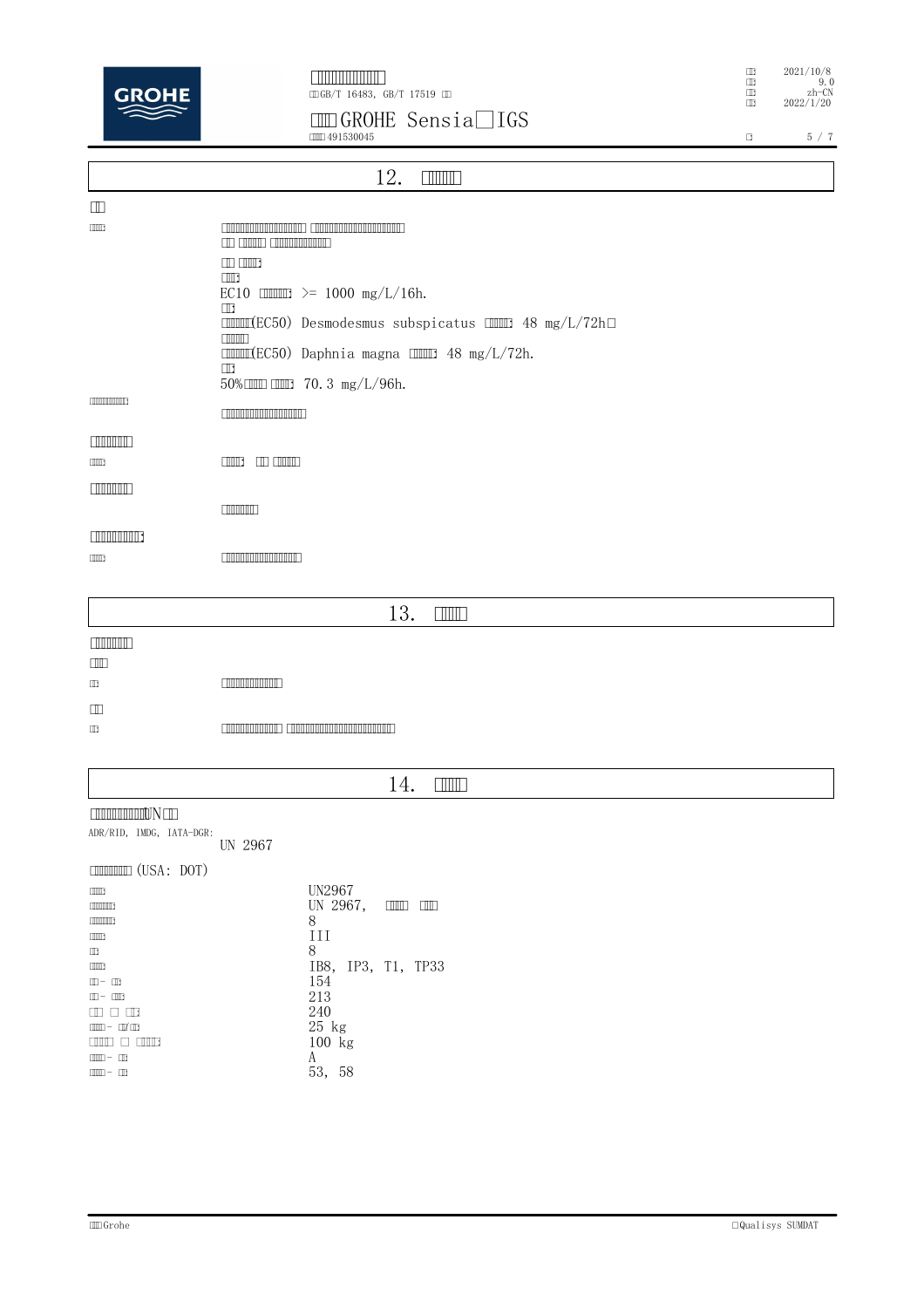| GRA                                  | ⅢGB/T 16483, GB/T 17519 Ⅲ                                                                                                                        | $\Box$<br>$\Box$<br>$\square$<br>$\square$ | 2021/10/8<br>9.0<br>$zh$ - $CN$ |
|--------------------------------------|--------------------------------------------------------------------------------------------------------------------------------------------------|--------------------------------------------|---------------------------------|
|                                      | <b>IDOROHE</b> Sensia® IGS<br><b>COLL 491530045</b>                                                                                              | 0                                          | 2022/1/20<br>6 / 7              |
| $\mathbb{I}$ (IMDG)                  |                                                                                                                                                  |                                            |                                 |
| <b>CONTINUES IN CONTINUES</b>        | UN 2967                                                                                                                                          |                                            |                                 |
| <b>CONTINUES</b>                     | UN 2967,<br>$\Box$                                                                                                                               |                                            |                                 |
| $\Box$                               |                                                                                                                                                  |                                            |                                 |
| $\Box$                               | Ш                                                                                                                                                |                                            |                                 |
| $EmS$ ( $mmmmm$ )                    |                                                                                                                                                  |                                            |                                 |
|                                      | $F-A$ , $S-B$                                                                                                                                    |                                            |                                 |
| <b>TITLE</b><br>Œ                    | $5$ $kg$                                                                                                                                         |                                            |                                 |
| $\Box$                               | E1                                                                                                                                               |                                            |                                 |
| $\Box \Box = \Box \Box$              | P002, LP02                                                                                                                                       |                                            |                                 |
| $m - m$                              |                                                                                                                                                  |                                            |                                 |
| $IBC - \Box$                         | IBC08                                                                                                                                            |                                            |                                 |
| $IBC - \Box$                         | B <sub>3</sub>                                                                                                                                   |                                            |                                 |
| $\boxed{\text{minim}} - \text{IMO:}$ | $=$                                                                                                                                              |                                            |                                 |
| $m = UN:$                            | T1                                                                                                                                               |                                            |                                 |
|                                      | <b>TP33</b>                                                                                                                                      |                                            |                                 |
| <b>TITLE</b>                         | Category A.                                                                                                                                      |                                            |                                 |
| $\Box$                               | SG36 SG49                                                                                                                                        |                                            |                                 |
| <b>CONTECT</b>                       | White crystalline powder. Soluble in water. Decomposes when<br>heated, evolving toxic fumes. Causes burns to skin, eyes and<br>mucous membranes. |                                            |                                 |
| <b>CONTECT</b>                       | $\Box$                                                                                                                                           |                                            |                                 |
| $\Box$                               | 1                                                                                                                                                |                                            |                                 |
| $\Box$ (IATA)                        |                                                                                                                                                  |                                            |                                 |
| $UN/ID \Box$                         | UN 2967                                                                                                                                          |                                            |                                 |
| <b>CONTINUES</b>                     | UN 2967.<br>mm mm                                                                                                                                |                                            |                                 |
| $\Box$                               | $\square 8$                                                                                                                                      |                                            |                                 |
| <b>TITLE</b>                         | III                                                                                                                                              |                                            |                                 |
| $\Box$                               | Corrosive                                                                                                                                        |                                            |                                 |
| <b>CONTECT</b>                       | E1                                                                                                                                               |                                            |                                 |
| <b>COMMON DISP</b>                   | Pack. Instr. Y845 - Max. Net Qty/Pkg. 5 kg                                                                                                       |                                            |                                 |
| <b>CONTECT</b>                       | Pack. Instr. $860 - Max$ . Net Qty/Pkg. 25 kg                                                                                                    |                                            |                                 |
| $\Box$                               | Pack. Instr. 864 - Max. Net Qty/Pkg. 100 kg                                                                                                      |                                            |                                 |
| <b>TITLE</b>                         | A803                                                                                                                                             |                                            |                                 |
| <b>CONTECT</b>                       | 8L                                                                                                                                               |                                            |                                 |

**15.** 

 **-** 

 $\begin{array}{|l|l|} \hline \textbf{Gamma} & \textbf{R} & \textbf{R} & \textbf{R} & \textbf{R} & \textbf{R} & \textbf{R} & \textbf{R} & \textbf{R} & \textbf{R} & \textbf{R} & \textbf{R} & \textbf{R} & \textbf{R} & \textbf{R} & \textbf{R} & \textbf{R} & \textbf{R} & \textbf{R} & \textbf{R} & \textbf{R} & \textbf{R} & \textbf{R} & \textbf{R} & \textbf{R} & \textbf{R} & \textbf{R} & \textbf{R} & \textbf{R} & \textbf{$ 

**THE CONTRACTOR** 

 $\begin{tabular}{|c|c|c|c|} \hline \quad \quad & \quad \quad & \quad \quad \\ \hline \end{tabular}$